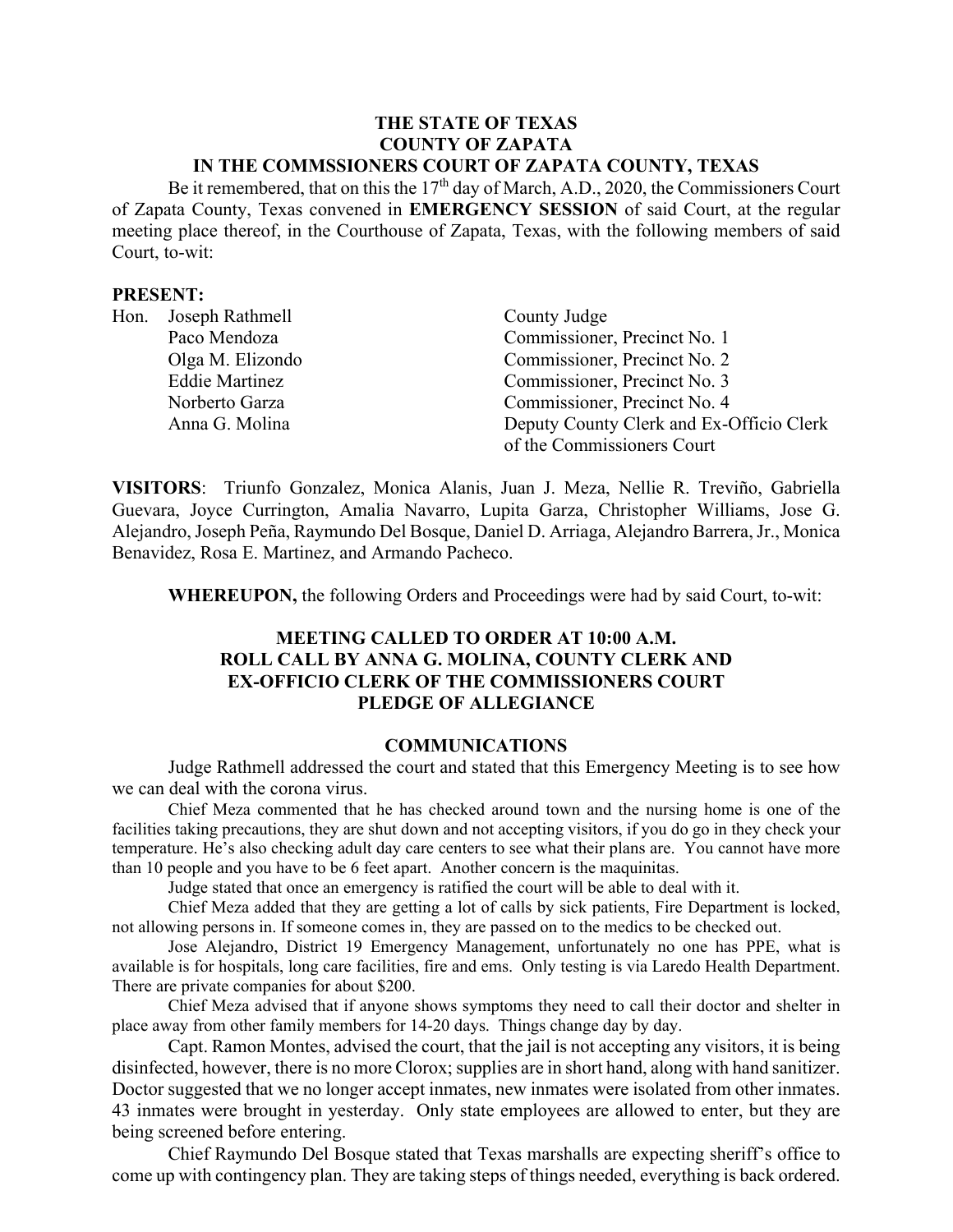There has been an increase in calls, they are trying to limit contact with people and are handling situations over the telephone.

## **ORDER RATIFYING DECLARATION OF LOCAL DISASTER TO CONTAIN COVID-19 AND PREVENT ITS SPREAD THROUGHOUT ZAPATA COUNTY**

Motion was made by Commissioner Mendoza, seconded by Commissioner Garza, to approve to ratify the Declaration of Local Disaster to contain COVID-19 and prevent its spread throughout Zapata County as signed by the County Judge as requested by Hon. Joe Rathmell, County Judge.

The above motion, being put to a vote, was approved by the affirmative vote of all members of the Court.

# **ORDER TO CLOSE ALL SENIOR NUTRITION CENTERS RUN BY ZAPATA COUNTY FOR 30 DAYS AND PROVIDE ELIGIBLE PARTICIPANTS WITH HOME DELIVERED MEALS FOR 30 DAYS AND APPROVE FUNDING OF \$500 PER DAY TO NUTRITION CENTER TO PROVIDE HOME DELIVERED MEALS**

Motion was made by Commissioner Garza, seconded by Commissioner Martinez, to close all Senior Nutrition Centers run by Zapata County for 30 days and provide all eligible participants with home delivered meals for 30 days, and approve funding of \$500 per day to Nutrition Center to provide the home delivered meals for participants that attend the nutrition center, as requested by Hon. Joe Rathmell, County Judge.

The above motion, being put to a vote, was approved by the affirmative vote of all members of the Court.

# **ORDER APPROVING TO CLOSE ALL PUBLIC SPACES RUN BY ZAPATA COUNTY FOR 30 DAYS AND RESCHEDULE EVENTS AS NECESSARY AND REFUND MONIES FOR EVENTS SCHEDULED DURING THIS TIME**

Motion was made by Commissioner Martinez, seconded by Commissioner Mendoza, to approve to close all public spaces run by Zapata County for 30 days, including parks, community center, library, baseball parks, and reschedule all events as necessary as requested by Hon. Joe Rathmell, County Judge. Deposits will be refunded for events that are scheduled during this time.

The above motion, being put to a vote, was approved by the affirmative vote of all members of the Court.

# **MOTION WAS MADE BY COMMISSIONER MENDOZA, SECONDED BY COMMISSIONER GARZA, TO ENTER INTO EXECUTIVE SESSION**

# **MOTION WAS MADE BY COMMISSIONER MENDOZA, SECONDED BY COMMISSIONER GARZA, TO RETURN TO REGULAR SESSION**